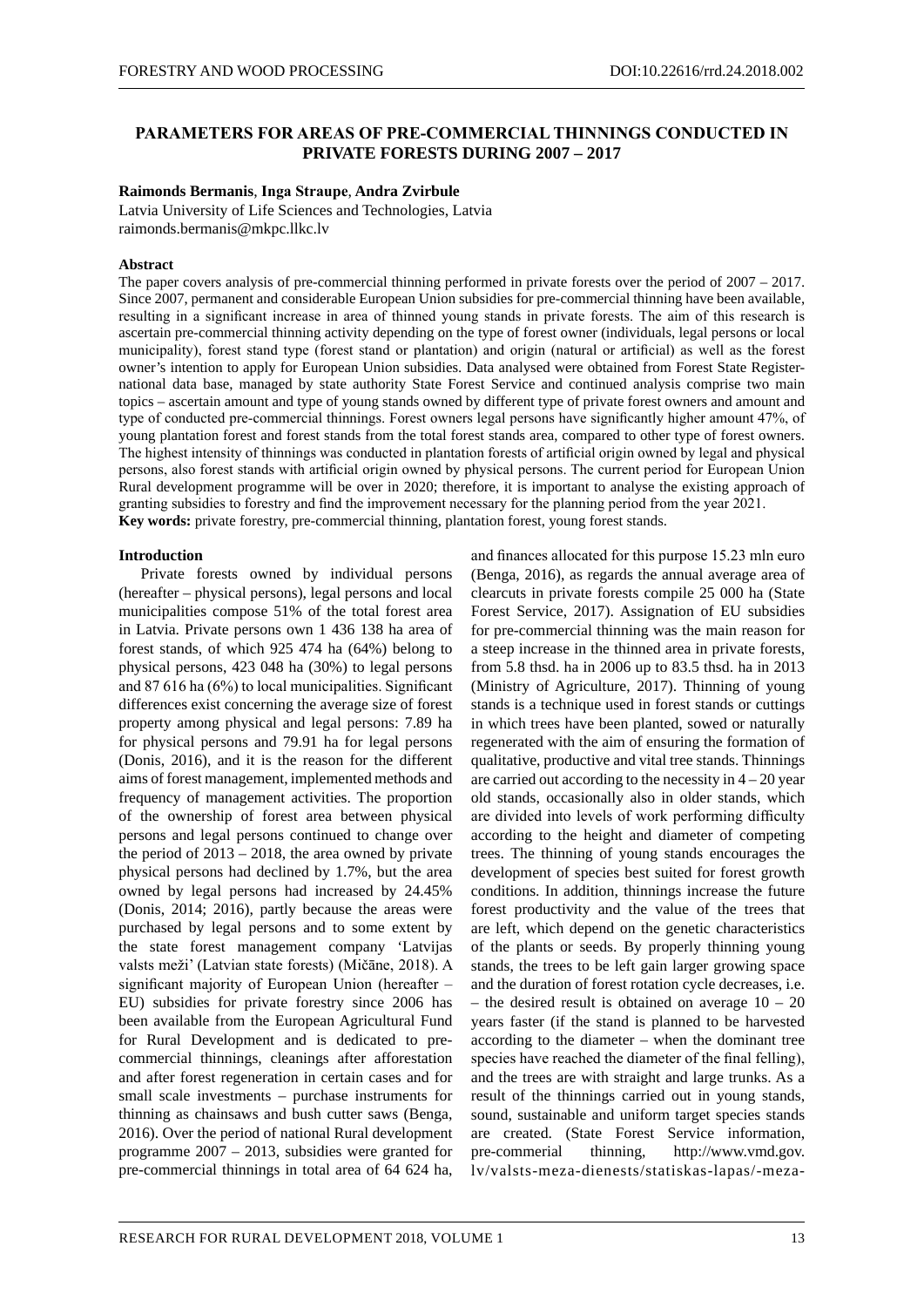apsaimniekosana-/jaunaudzu-kopsana?nid=1681). According to the national legislation, EU subsidies for pre-commercial thinning might be applicable for young stands till the age of 40 years for coniferous stands and deciduous stands of common oak (*Quercus robur* L*.),* and ash (*Fraxinus excelsior* L*.)* if the height of the trees is less than 10 meters. Forest stands of grey alder (*Alnus incana* (L.) Moench.) conform to young stand status till the age of 10 years, but the stands of other tree species conform to young stands status till the age of 20 years (The Cabinet of Ministers of the Republic of Latvia, No 455, 2015). National regulations for forest regeneration, afforestation and forest plantation require obligations for forest owners to carry out pre-commercial thinnings for coniferous young stands at least once up to the stand age of 10 years, but for deciduous young stands up to the age of 5 years. (The Cabinet of Ministers of the Republic of Latvia, Regulation No 308, 2012). According to the data of the State Forest Service, the total area of the young stands thinned in the year 2016 was 68.6 thousand ha, from which 35.9 thousand ha were state forests and 32.7 thousand ha were other owners' forests. Silver birch *(Betula pendula* Roth.) and downy birch *(Betula pubescens* Ehrh.) stands turned out to be the most thinned young stands (33%), followed by young Norway spruce *(Picea abies* (L.) H.Karst.) stands (28%) and young Scots pine *(Pinus sylvestris* L.) stands (21%), the remaining tree species young stands which were thinned accounted for 18%. (State Forest Service information, http://www.vmd. gov.lv/valsts-meza-dienests/statiskas-lapas/-mezaapsaimniekosana-/jaunaudzu-kopsana?nid=1681). The objective of this study was to investigate the process of pre-commercial thinnings in private forests, the intensity of the activity depending on the origin of the forest stand: either natural or artificial, type of forest stand: either a forest stand or a plantation forest, forest owner: either physical, legal person or local municipality and their intention to apply for EU subsidies for pre-commercial thinning measure. The tasks of the research were to identify the pros and cons for the pre-commercial thinnings and the significance of EU subsidies available for the specific activity.

# **Materials and Methods**

The data used for this study were obtained from the State Forest Service – the state authority that supervises forest management in all types of forests, gathers and stores forest inventory data in data base Forests State Register, for all types of forest owners and is one of the organisations which to some extent grants EU subsidies to private forest owners. Forest State Register is based on forest inventory data, submitted from forest owners at least once per 20 years, afterwards annually updates forest stand main

parameters such as growing stock, age, diameter, height etc., and store management operations done. The data analysed in this study cover information of young stands in ha, owned by physical and legal persons and local municipalities, in breakdown by tree species, origin and type of forest stand. State forests were excluded from the study due to their long term and by the government approved forest management planning approach, also respecting rules that EU subsidies might not be dedicated for the state forest management. The Law on Forest defines young stands in terms of age and tree species – for Scots pine and Norway spruce they are stands up to the age of 40 years, for silver birch and downy birch, aspen *(Populus tremula* L.) and black alder *(Alnus glutinosa*  (L.) Gaertn.) – stands up to the age of 20 years, but for grey alder up to the age of 10 years. The same criteria in this study were used for plantation forests. A plantation forest is defined as forest stands established through afforestation, intended for specific purposes by The Law on Forests. Afforestation may occur by natural or artificial processes and for the forest plantation significant forest management rules, such as cutting age, diameter and regenerations regulations are not applicable. The criteria for young stands mentioned before and of six main widespread tree species (Scots pine, Norway spruce, Birch species, aspen , black alder and grey alder) were included in this study and they covered 98.5% of forest stands as the main tree species (Ministry of Agriculture, 2017). These data were prepared for the study by the State Forest Service as of February 2018. To assess areas where pre-commercial thinnings were conducted in the period of  $2007 - 2017$ , the data from the State Forest Service cover information on areas for annual pre-commercial thinning, main tree species, origin, type of forest stand and type of forest owner on status on September 2017. Additionally indicated is the area in ha for the intention of forest owner to apply for EU subsidies for pre-commercial thinning measure: approved forest management plans to apply for EU subsidies. The task of the State Forest Service is to approve the forest management process documentation for the forest owner who wants to apply later for EU subsidies at payment Agency – Rural Support Service. To study the amount and age of forest stands, where pre-commercial thinnings were conducted, the State Forest Service delivers the data on the period of 2007 – 2017, but for the reason that basic data for certain share of forest properties is continuously changed through new forest inventories, new forest owners and inventory data are annually updated, attributes of forest stand display current status with remarks on management activities in the past. Therefore, the data of age distribution may be used to show only percentages, not certain areas in ha. During the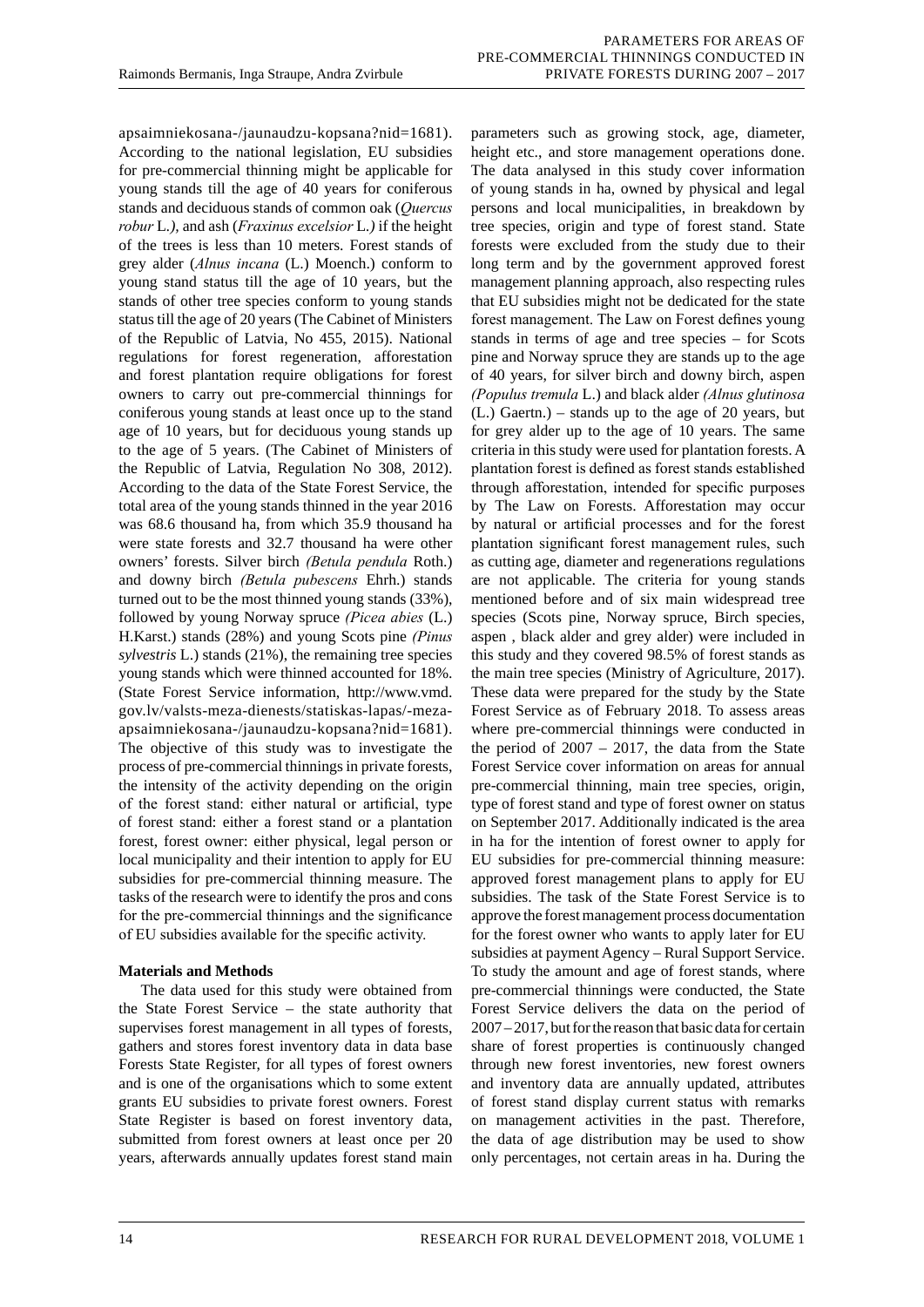study also the percentage of the conducted thinnings from total areas of young stands for certain type of owner, stand type, origin and intention to apply for EU subsidies were calculated. However, the thinned areas may overlap in time (for instance the same forest stand likely thinned in the years 2007, 2010 and 2014); therefore, the area parameter for thinned area is not absolute and unique, and the calculated percentage indicates the activity of a certain type of management as a coefficient.

## **Results and Discussion**

## *Characteristics of young plantation forests and forest stands owned by private forest owners*

Private forest owners (legal, physical, local municipalities) totally own young plantation forest stands covering the area of 33 059 ha, and young forest stands covering the area of 452 176 ha. In total, 485 235 ha, accounting for 33.78% of the total forest stand areas are owned by private forest owners in 2018. The analysis of the data concludes that physical persons own 14 704 ha of young plantation forest stands and 256 226 ha of young forest stands, respectively 1.6% and 27.7% from the total forest stand area for physical persons. Legal persons own 18 037 ha of young plantation forest stands and 180 578 ha of young forest stands, respectively 4.3% and 42.68% from the total forest stand area for legal persons.

Local municipalities own 70.6 ha of young plantation forest stands and 15 371 ha of young forest stands, respectively 0.08% and 17.54% from the total forest stand area for local municipalities.

The forest owners who are legal persons own significantly larger amount of young plantation forest and forest stands as a component of total forest stands area, for young forest stands reaching even 42.68%. During the last decade, legal persons have been active in purchasing forest properties from physical persons, which mostly were cutovers and young stands, as well as abandoned agricultural lands, which have been later afforested as plantation forest or forest stands. The results of the research conducted before, acknowledge higher productivity for birch species on agricultural lands compared to birch stands of natural origin (Liepiņš, 2011), which may be one of objective purposes for afforestation progress. The analysis of the age distribution of plantation forests for all types of private forest owners for four decades is the following: for the 1<sup>st</sup> decade – 49%, 2<sup>nd</sup> decade – 48%, 3<sup>rd</sup> decade – 3%,  $4<sup>th</sup> decade – 0%$ , which approves the authors' previous estimations.

Forest owners – legal persons have significantly higher percentage of plantation forest of artificial origin – 67% versus 38% for physical persons. Different tree species composition for artificial plantation forests was observed among different types of owners – Norway spruce tree plantation forest accounts for 70% among legal persons versus 57% among physical persons. For plantation forest of natural origin among the type of forest owners similar tree composition was observed – stands dominated by birch species, Scots pine and Norway spruce trees. (Table 1).

Table 1

| Type of owner* | Origin of plantation forest |           | Tree composition     |                    |
|----------------|-----------------------------|-----------|----------------------|--------------------|
|                | Type of origin              | % of area | Tree species**       | % of area occupied |
| Physical       | Natural                     | 62        | Birch species        | 42                 |
|                |                             |           | Scots pine           | 24                 |
|                |                             |           | Norway spruce        | 17                 |
|                | Artificial                  | 38        | Norway spruce        | 57                 |
|                |                             |           | <b>Birch</b> species | 32                 |
|                |                             |           | Scots pine           | 8                  |
| Legal          | Natural                     | 33        | Birch species        | 41                 |
|                |                             |           | Norway spruce        | 19                 |
|                |                             |           | Scots pine           | 19                 |
|                | Artificial                  | 67        | Norway spruce        | 70                 |
|                |                             |           | Birch species        | 23                 |
|                |                             |           | Scots pine           | 3                  |

## **Division of young plantation forest stands by origin, main tree species and type of private forest owner**

\* owner type 'local municipalities' is excluded due to the low area of plantation forest.

\*\* top 3 tree species referred.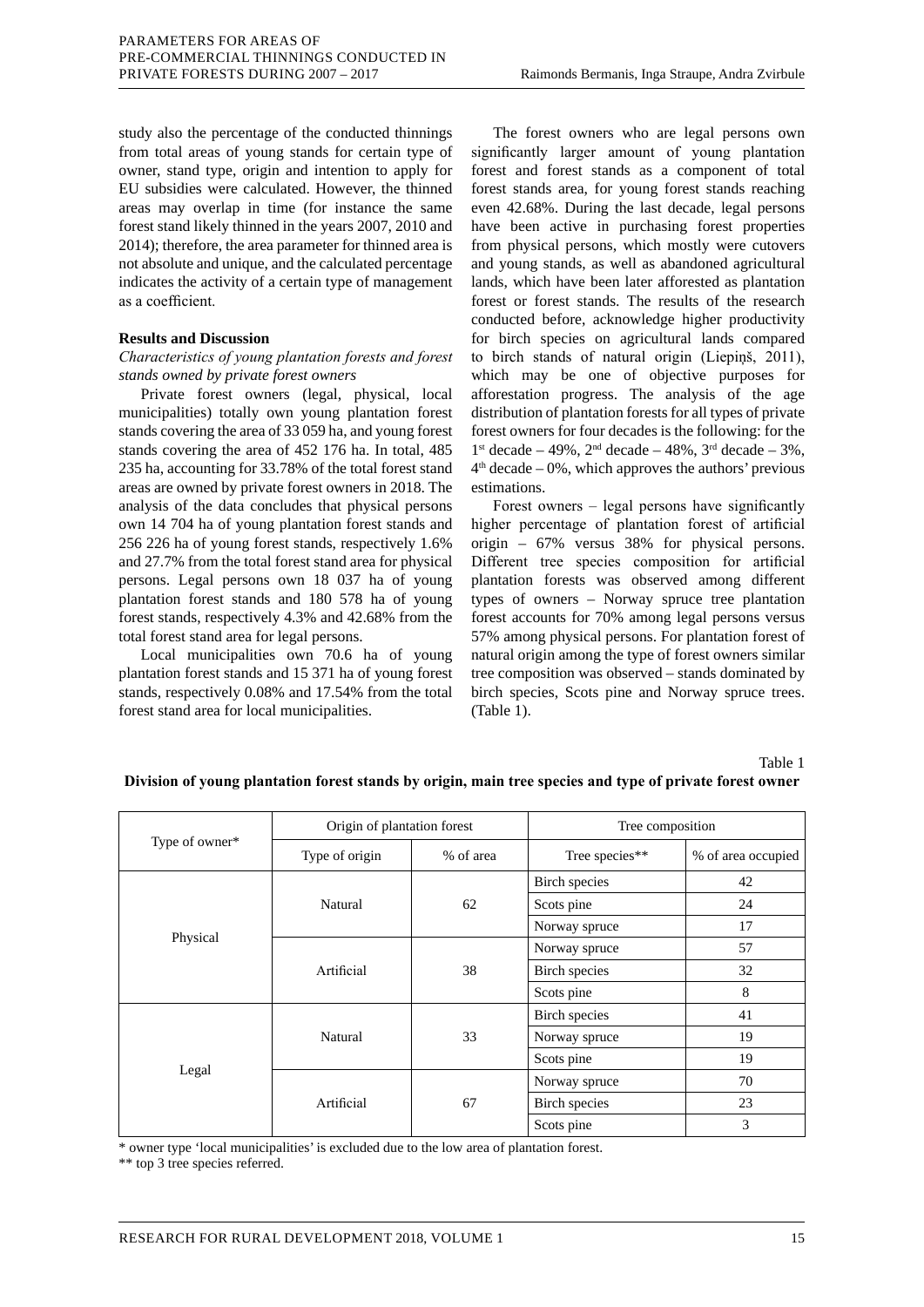#### Table 2

| Type of owner        | Origin of forest stands |           | Tree composition     |                    |
|----------------------|-------------------------|-----------|----------------------|--------------------|
|                      | Type of origin          | % or area | Tree species*        | % of area occupied |
| Physical             | Natural                 | 80        | <b>Birch</b> species | 43                 |
|                      |                         |           | Aspen                | 25                 |
|                      |                         |           | Norway spruce        | 14                 |
|                      | Artificial              | 20        | Norway spruce        | 63                 |
|                      |                         |           | <b>Birch</b> species | 20                 |
|                      |                         |           | Scots pine           | 15                 |
| Legal                | Natural                 | 72        | <b>Birch species</b> | 46                 |
|                      |                         |           | Aspen                | 24                 |
|                      |                         |           | Norway spruce        | 11                 |
|                      | Artificial              | 28        | Norway spruce        | 68                 |
|                      |                         |           | <b>Birch</b> species | 16                 |
|                      |                         |           | Scots pine           | 14                 |
| Local municipalities | Natural                 | 48        | <b>Birch</b> species | 37                 |
|                      |                         |           | Scots pine           | 28                 |
|                      |                         |           | Aspen                | 19                 |
|                      | Artificial              | 52        | Scots pine           | 54                 |
|                      |                         |           | Norway spruce        | 35                 |
|                      |                         |           | <b>Birch</b> species | 10                 |

#### **Division of young forest stands by origin, main tree species and types of private forest owner**

\* top 3 tree species referred.

Regarding the young forest stands of natural origin, the highest proportion belongs to physical persons – 80%, while legal persons have slightly smaller proportion – 72% of total young stand forest areas (Table 2). Local municipalities own larger amount of young forest stand area of artificial origin versus natural origin. Regarding the young stands of natural origin, no significant changes in tree species composition were found, for all types of private forest owners in this category the two dominant tree species are birch and aspen.

Previous researches done on this subject acknowledge an increase in birch stand area in Latvia that considerably affects the overall Latvian forest ecosystem (Daugaviete *et al.*, 2013). Regarding the tree composition of young forest stands of artificial origin for physical and legal persons – Norway spruce definitely dominated by – 63% and 68% of total area in this category. Different tree composition was observed for young stands of local municipalities, where artificially regenerated forest stands consist of 54% of Scots pine. The analysis of age distribution for young forest stands for all types of private forest owners over four decades is the following:  $1<sup>st</sup>$  decade –  $34\%$ ,  $2<sup>nd</sup>$  decade – 56%,  $3<sup>rd</sup>$  decade – 4%,  $4<sup>th</sup>$  decade – 6% (State Forest Service information, 2018).

*Characteristics of pre-commercial thinnings conducted and EU subsidies intended for this purpose*

For the period of  $2007 - 2017$ , the area of totally thinned young plantation forest stands by private forests owners' (legal, physical, local municipalities) was 18 495 ha, but that of young forest stands was 194 617 ha. In total, 213 112 ha, accounting for 43.92% of total young plantation and forest stands area were included in this study. The research conducted previously refers to the importance of pre-commercial thinning in grey alder stands. Grey alder is considered to be one of the most prospective local tree species due to its productivity and forestry characteristics. Most of grey alder forest stands are of natural origin – great proportion of them have been formed as a result of overgrown agricultural territories which have not been cultivated. Poorly managed grey alder forest stands of natural origin contain trees with poor trunk qualities and their productivity does not reflect the real productivity potential of this tree species. Grey alder is considerably faster growing than black alder. (Liepiņš & Liepiņš, 2010). Forest owners physical persons thinned young plantation forest stands in the area of 8320 ha and young forest stands over the area of 108 302 ha, respectively 56.58% and 42.27% from the total young plantation and forest stand areas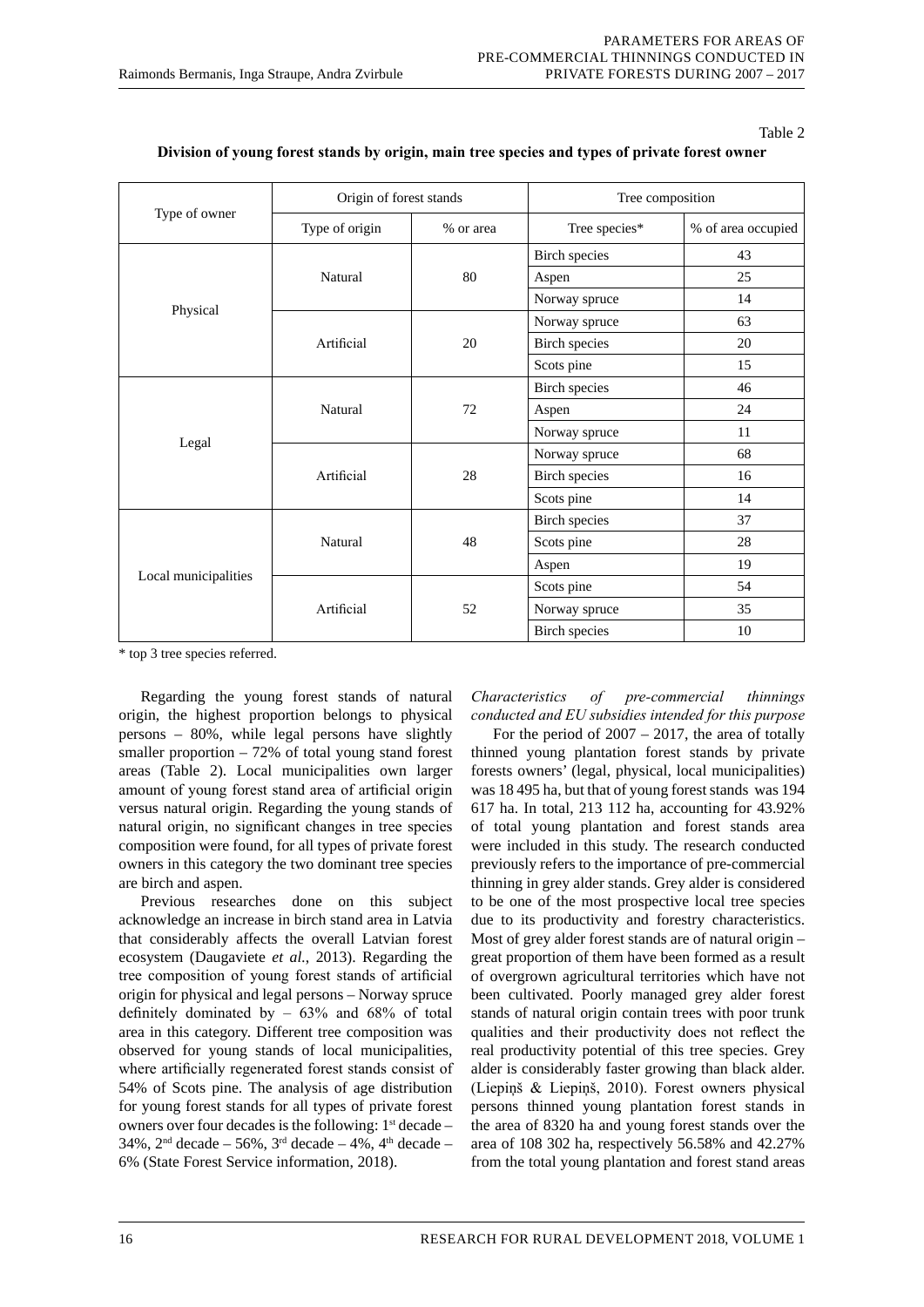#### Table 3

| Type of owner  | Origin of stands  |                  |                              | Intensity of thinnings,                  | Amount of thinnings with                       |
|----------------|-------------------|------------------|------------------------------|------------------------------------------|------------------------------------------------|
|                | Type of<br>origin | Type of<br>stand | Intensity of<br>thinnings, % | % with EU subsidies<br>(from total area) | EU subsidies, % (from<br>totally thinned area) |
| Physical       | Natural           | Forest           | 35.99                        | 8.12                                     | 22.57                                          |
|                |                   | Plantation       | 17.57                        | 4.71                                     | 26.83                                          |
|                | Artificial        | Forest           | 50.02                        | 15.76                                    | 31.51                                          |
|                |                   | Plantation       | 99.17                        | 29.28                                    | 29.52                                          |
| Legal          | Natural           | Forest           | 34.36                        | 4.71                                     | 13.71                                          |
|                |                   | Plantation       | 15.06                        | 2.59                                     | 17.17                                          |
|                | Artificial        | Forest           | 35.75                        | 7.63                                     | 21.35                                          |
|                |                   | Plantation       | 61.32                        | 8.98                                     | 14.64                                          |
| Municipalities | Natural           | Forest           | 24.11                        | 2.71                                     | 11.23                                          |
|                |                   | Plantation       | $\Omega$                     | $\Omega$                                 | $\Omega$                                       |
|                | Artificial        | Forest           | 21.00                        | 3.98                                     | 18.96                                          |
|                |                   | Plantation       | $\Omega$                     | $\theta$                                 | $\Omega$                                       |

## **The intensity of pre-commercial thinnings and use of EU subsidies by the origin and type of stand and forest owner**

for physical persons. Legal persons thinned young plantation forest stands over the area of 10 173 ha and young forest stands over the area of 78 542 ha, respectively 56.4% and 43.49% from total young plantation and forest stand areas for legal persons. Local municipalities thinned young plantation forest stands over the area of 0.00 ha and young forest stands over the area of 7773 ha, 50.56% from young forest stand area for local municipalities respectively. The highest intensity of pre-commercial thinnings was found out for forest plantations of artificial origin – 61.32% for legal persons and 99.17% for physical persons. Research done reveal that naturally emerged stand might be often transformed into productive stands. Different management methods may be applied to create productive forest stands on naturally afforested agricultural lands. Thinning of young stands of natural origin is strongly recommended as a management method to improve the productivity of future stands. (Jogiste, Vares, & Sendros, 2003). Forest stands and plantation forests of artificial origin owned by physical persons have the highest intensity in terms of the use of EU subsidies – 15.76% and 29.28% respectively (Table 3).

The analysis of the age distribution for all types of private forest owners for four decades of thinned plantation forests is for the 1st decade – 70%, 2nd decade  $-29\%$ , 3rd decade  $-1\%$ , 4th decade  $-$ 0%, and for thinned young forest stands for the 1st decade  $-29\%$ , 2nd decade  $-69\%$ , 3rd decade  $-2\%$ , 4th decade – 0%, respectively. From the total amount of thinnings conducted, physical persons were most

active to apply for EU subsidies – from 22.57% up to 31.51% depending on the type of stand and type of origin. Legal persons applied for EU subsidies in 21.35% of the area thinned for artificially created forest stands, which is the highest percentage. Local municipalities have the lowest percentage of thinned areas from young forest stands of both origins, also having the lowest intensity in applying for EU subsidies.

## **Conclusions**

Forest owners – legal persons have significantly higher percentage – 47%, of young plantations forest and forest stands from the total area of forest stands compared to other type of forest owners. Forest owners – physical persons mostly create plantation forests through the natural afforestation process (62% of all plantation forest area), while forest owners – legal persons in 67% of the area have plantation forest of artificial origin. The origin of young forest stands is definitely dominated by natural process, in 80% for physical persons and in 72% for legal persons from the total young stand forest area. The study of the intensity of pre-commercial thinning conducted in terms of percentage of total young forest plantation or forest stand area leads to the conclusion that plantation forests of artificial origin have the highest thinning intensity, particularly for physical persons, followed by forest stands of artificial origin and forest stands of natural origin. Plantation forests have the highest thinning intensity in the  $I<sup>st</sup>$  age decade, mostly stands of natural origin and owned by physical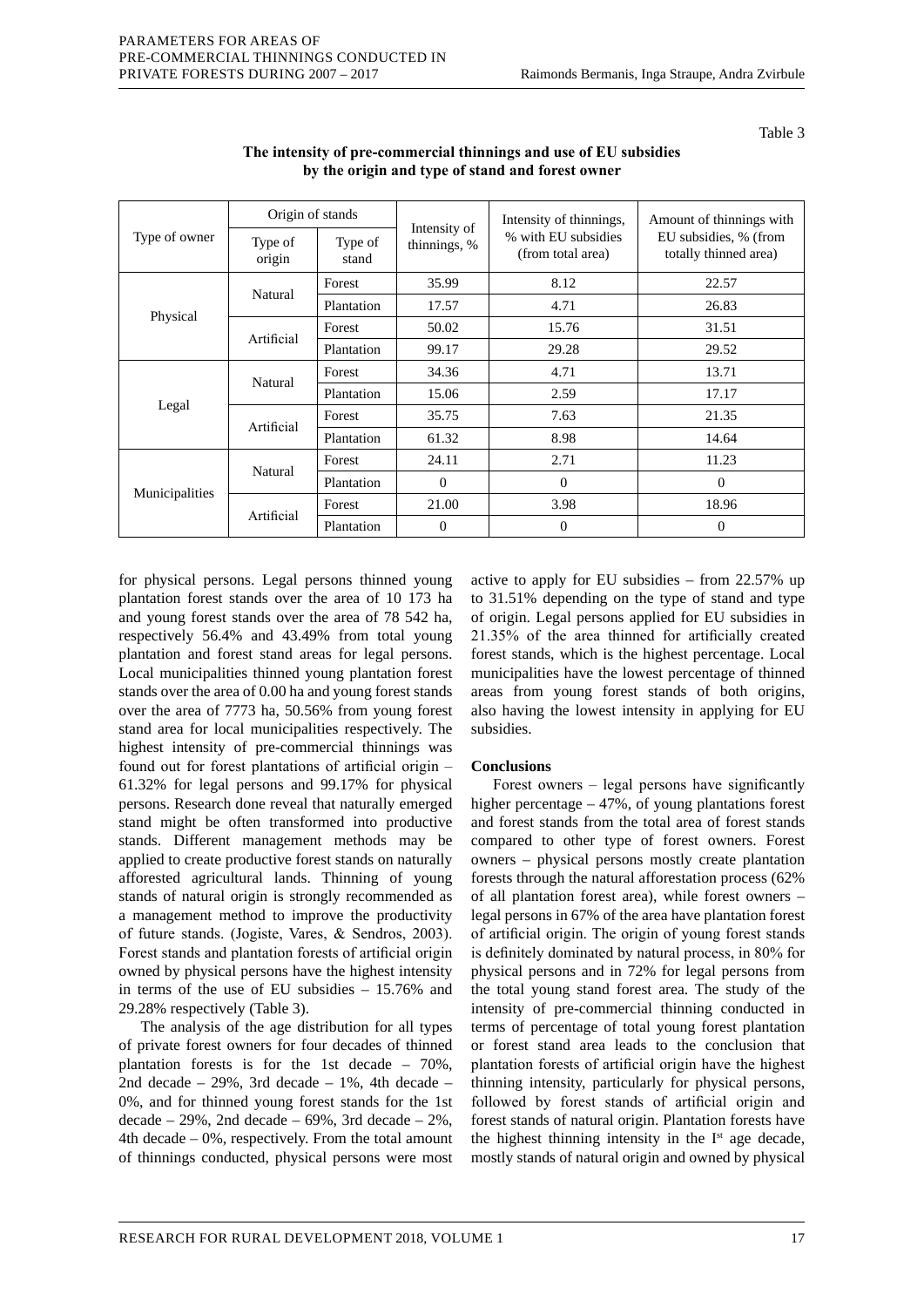persons, while forest stands in the 2<sup>nd</sup> age decade have the highest thinning intensity, mostly stands of both origin and owned by all type of private forest owners. In the majority of cases physical persons apply for the EU subsidies particularly for thinning the areas of artificial origin (up to 31.51%) and also legal persons in most cases apply for EU subsidies for young stands of artificial origin (up to 21.35%). Pre-commercial thinnings were conducted in the highest intensity in young forest stands of artificial origin, particularly in the plantation forest category. Research may conclude on highly commercial approach for plantation forests, also similar attitude to forest stands of artificial origin. In forest area

overwhelmed regeneration type is natural, and precommercial thinning in those areas were conducted in moderate low intensity. To clarify the proportion of conducted pre-commercial thinnings related to the stand establishment processes and stand maintenance, further research shall be carried out.

# **Acknowledgments**

We are grateful to the State Forest Service and senior specialist Janis Uzulis for the selection of data used for this study.

Research was supported by Latvian University of Life Sciences and Technologies grant 'The strengthening of scientific capacity'.

# **References**

- 1. Benga, E. (2013). *Ex-ante novērtējums Lauku attīstības programmai 2014–2020* (Ex-ante Assessment of the Rural Development Programme 2014–2020). Institute of Agricultural Resources and Economics. Retrieved March 14, 2018, from: https://www.zm.gov.lv/public/files/CMS Static Page Doc /00/00/00/39/80/Ex ante\_gala\_2014.pdf. (in Latvian).
- 2. Benga, E. (2016). *Lauku attīstības programma 2007*–*2013. Ex post novērtējums*. (Rural Development Programme 2014–2020. Ex-post evaluation). Institute of Agricultural Resources and Economics. Retrieved March 14, 2018, from: http://www.arei.lv/sites/arei/files/files/lapas/LAP%202007-2013%20ex-post%20 nov%C4% 93rt%C4%93 jums.pdf. (in Latvian).
- 3. Daugaviete, M., Korica, A., Siliņš, I., Bārdulis, A., Bārdule, A., Daugavietis, U., & Spalvis, K. (2013). Minerālvielu aprite bērza jaunaudzēs dažādos augšanas apstākļos un to ietekme uz audžu vitalitāti. (Mineral nutrient turnover in young stands of birch in different forest growing condition and soil types). *Mežzinātne*, 27(60), 17–35. (in Latvian).
- 4. Donis, J. (2014). *Privāto mežu apsaimniekošanas un meža* īpašumu *konsolidācijas un kooperācijas procesa monitorings* (Monitoring of private forest management, holding consolidation and cooperation). Retrieved March 14, 2018, from: https://www.zm.gov.lv/public/ck/files/ZM/mezhi/MAF/PARSKATS\_ Privato\_mezu\_apsaimniekosana\_Silava.pdf. (in Latvian).
- 5. Donis, J. (2016). *Privāto mežu apsaimniekošanas un meža* īpašumu *konsolidācijas un kooperācijas procesa monitorings* (Monitoring of private forest management, holding consolidation and cooperation). Retrieved March 14, 2018, from: https://www.zm.gov.lv/public/ck/ files/MAF2016priv\_v2ofic.pdf. (in Latvian).
- 6. Cabinet of Ministers of the Republic of Latvia. (2012). *Meža atjaunošanas, meža ieaudzēšanas un plantāciju meža noteikumi Nr. 308. (Regulations No 308 of Forest regeneration, afforestation and plantation forest).* Retrieved March 14, 2018, from: https://likumi.lv/doc.php?id=247349. (in Latvian).
- 7. Cabinet of Ministers of the Republic of Latvia. (2015). *Kārtība, kādā piešķir, administrē un uzrauga valsts un Eiropas Savienības atbalstu pasākuma 'Ieguldījumi meža platību paplašināšanā un mežu dzīvotspējas uzlabošanā' īstenošanai, noteikumi Nr. 455. (Regulations No 455 of order to grant, administer and control state and EU support for measure 'Investments to extend forest areas and improving forest viability').*  Retrieved March 14, 2018, from: https://likumi.lv/ta/id/275943-kartiba-kada-pieskir-administre-unuzrauga-valsts-un-eiropas-savienibas-atbalstu-pasakuma-ieguldijumi-meza-platibu-paplasinasana. (in Latvian).
- 8. Jogiste, K., Vares, A., & Sendros, A. (2003). Restoration of former agricultural fields in Estonia: comparative growth and naturally regenerated birch. *Forestry* Vol. 76 (2), pp. 209–218.
- 9. Mičāne, I. (2018). "Latvijas valsts meži" no privātīpašniekiem pērn nopirkuši 1618 ha meža zemes. ("Latvian State forest" purchased 1618 ha forest land from private owners last year). Retrieved March 14, 2018, from: http://laukos.la.lv/latvijas-valsts-mezi-no-privatipasniekiem-pern-nopirkusi-1618-ha-mezazemes. (in Latvian).
- 10. Ministry of Agriculture Latvia (2017). *Latvian Forest Sector in Facts & Figures, 2018.* Retrieved March 14, 2018, from: https://www.zm.gov.lv/public/ck/files/skaitlifakti\_EN\_2018web.pdf.
- 11. Liepiņš, K., & Liepiņš, J. (2010). Baltalkšņa (*Alnus incana* L. (Moench)) un melnalkšņa (*Alnus glutinosa* L.) ietvarstādu augšanas rādītāji stādījumā lauksaimniecības augsnēs (Field performance of